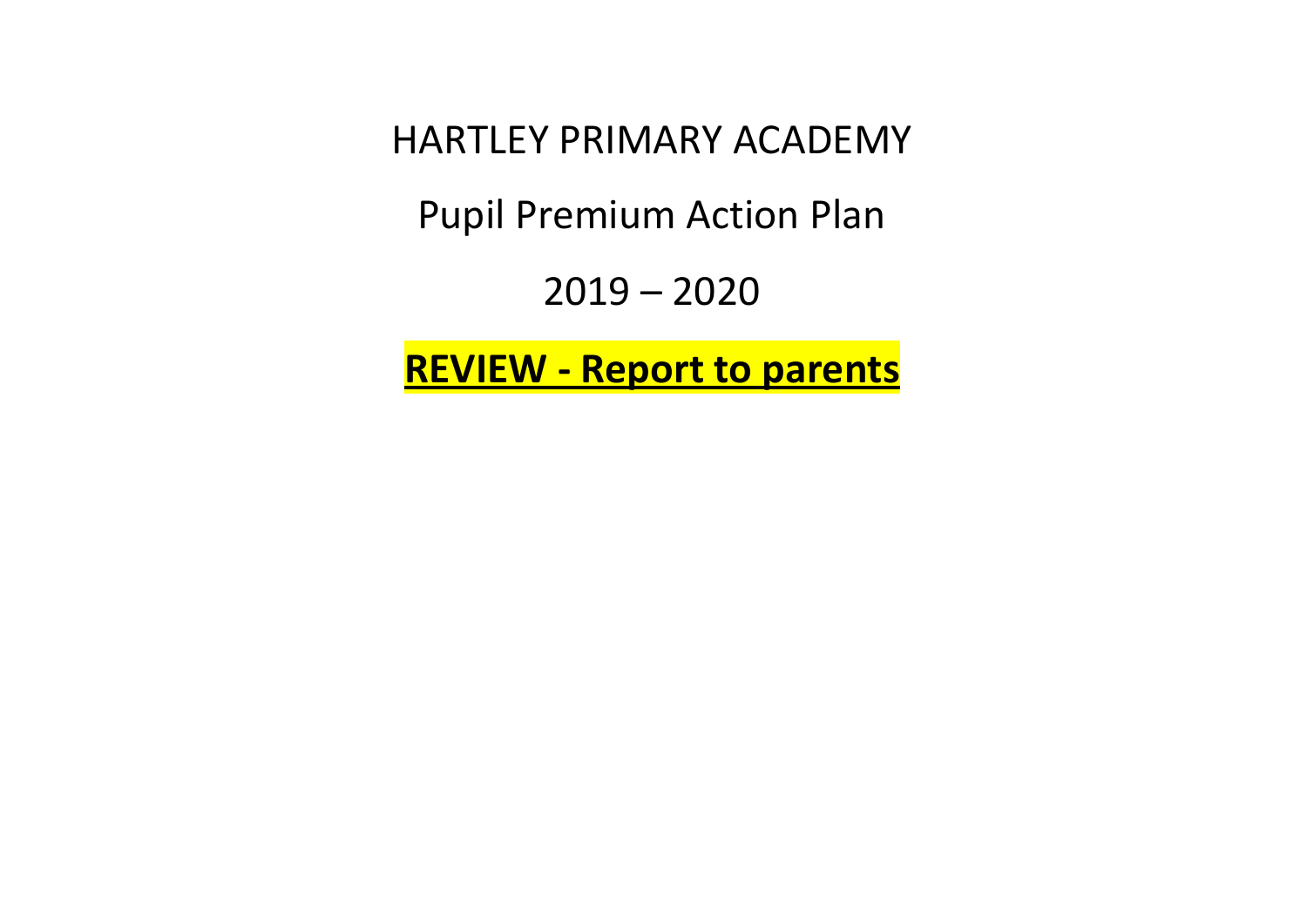### **What is the Pupil Premium?**

The Pupil Premium is additional funding for publicly funded schools in England to raise the attainment of disadvantaged pupils and close the gap between them and their peers. This funding is aimed at addressing the current underlying inequalities that exist between children from disadvantaged backgrounds and their more affluent peers.

This funding is allocated to schools on the basis of the number of pupils who have been eligible for Free School Meals at any point over the last six years; children who have been "looked after" for more than six months, children who have left local authority care or children of service personnel.

The DFE has given us the freedom to use the Pupil Premium as we see fit, based on the knowledge of our pupils" needs.

### **OVERVIEW OF SCHOOL**

| Total number of pupils on roll (Yr $R - 6$ )               | 418                                                              |
|------------------------------------------------------------|------------------------------------------------------------------|
| Total number of pupils eligible for PPG (@ September 2019) | 32 (7.66% of roll)                                               |
| Total number of Pupil Premium pupils with SEN/AEN          | 7 of 32 have SEN, this represents 21.87% of disadvantaged pupils |
| Amount received per pupil                                  | £1320 (2019/2020)                                                |
| Total received                                             | £42,240 (2019/2020)                                              |

#### **Pupil Premium Funding**

For the financial year 2019 - 2020, we will receive £42,240 in Pupil Premium funding.

#### **Nature of Support**

At Hartley Primary Academy we continue to use the additional funding to support a variety of strategies to best meet the needs of each individual child for whom the grant funding was allocated, including:

· high quality, inclusive teaching.

· precision teaching by the class teacher.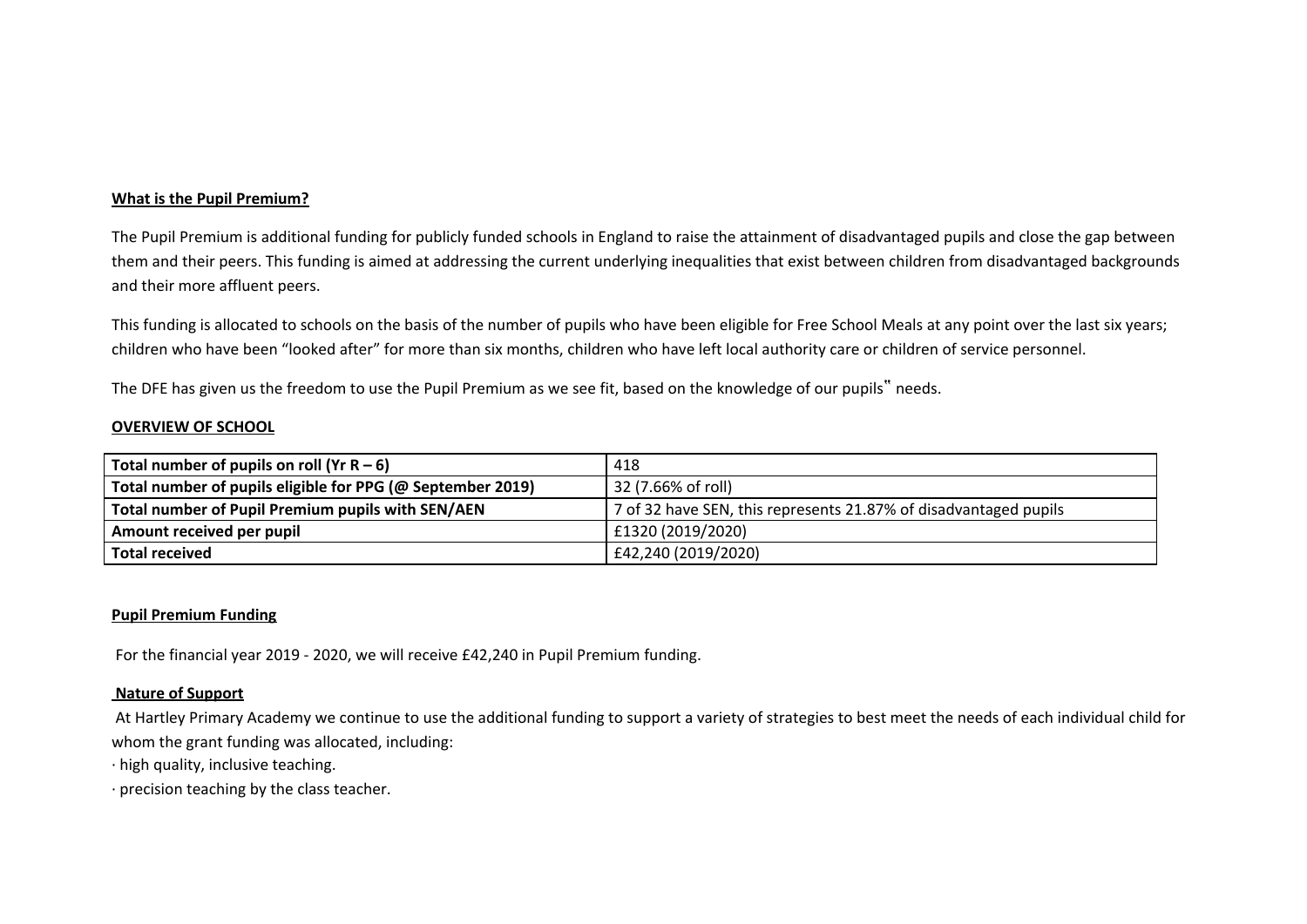· pupils taught in groups with other pupils who are working at a similar level.

· focused support from skilled teaching assistants, both in class and in small groups.

· individual tuition, by an experienced teacher or teaching assistant.

· intervention strategy support from teaching assistants (for example: Early Literacy Support, Targeted Support for Teaching Inference in Reading, Peer Mentoring, Lego Therapy).

· carefully targeted resources known to raise attainment.

· personalised support including pastoral support for individual pupils and their families, to meet their needs.

· supporting parents to fund clubs and trips.

All interventions are highly targeted over a period of time, according to need and impact tracked.

### **Monitoring the impact of Pupil Premium Grant**

The Principal, Miss Galinis, has overall responsibility for the attainment and progress of Pupil Premium children through ensuring the progress of eligible pupils and evidencing this as a whole-school priority.

Children's progress and attainment is tracked and monitored carefully to ensure they achieve their full potential. Regular monitoring and evaluation is key to ensuring effectiveness of expenditure. Targets for pupils are set in maths, reading and writing and we know where we expect them to be by the end of the programme or set of lessons. Monitoring is a joint responsibility of the class teacher and Senior Leaders and regular assessment data is analysed and acted upon. All pupils eligible for Pupil Premium funding are discussed at termly pupil progress meetings. The DFE and LA also analyse our school data and compare our results to national data.

Through our termly Pupil Progress Meetings we report clearly on data for Pupil Premium.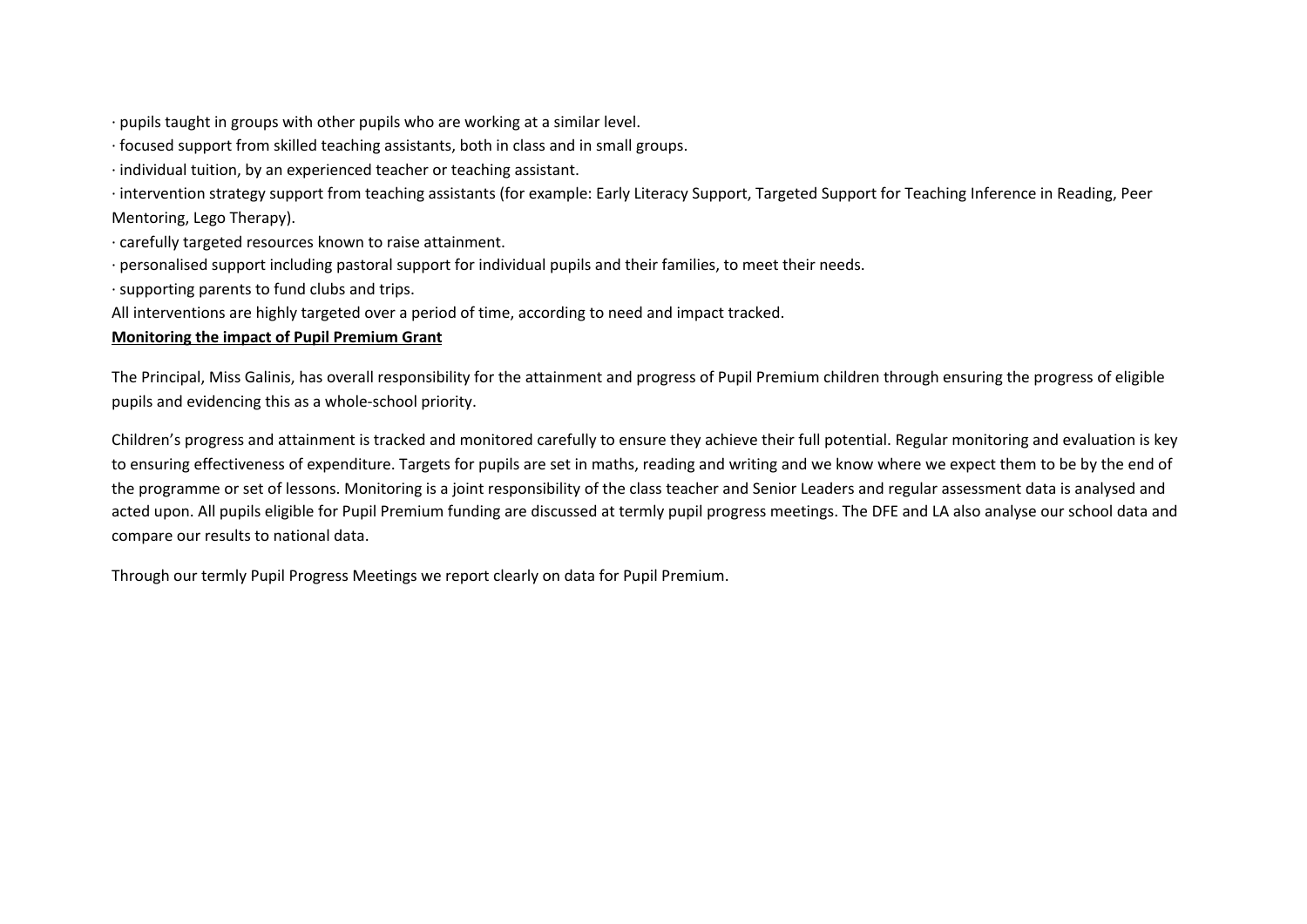#### **Pupil Premium Action Plan**

Objective 1: to provide personalised, targeted intervention for pupils, enhancing Quality First Teaching to enable every pupil deemed to be disadvantaged to make at least expected progress and be on track for achieving age-related expectations or above by the end of Year 6.

How will we meet this objective?

At Hartley Primary Academy, provision is tailored to meet the needs of every individual PP pupil.

The combination or all of following strategies will be used:

· Analysis of half termly / termly assessments and on-going formative assessment to identify gaps in knowledge / understanding. Specialist support then timetabled:

- focused specialist TA support, outside the classroom either 1:1 or small group. Timetables reviewed termly following review of pupil progress.

- focused TA support within lessons to enhance QFT.

- SALTA support across the school to identify and support areas of need.

Timetables reviewed termly following review of pupil progress.

## **Cost: £2000**

· Experienced teacher working supporting 1:1 tuition

# **Cost: £9700**

·Experienced Teacher to support Year 3-6 teachers with 1:1 / small group support, either in the classroom during English / Maths lessons or withdrawal from the classroom.

Support targeted at either:

- gaps in knowledge / understanding to enable rapid catch up

- Deepening pupil's knowledge and understanding where they are securely at age- related expectations and seeking to accelerate progress for identified pupil s to achieve greater depth.

# **Cost: £5730**

● SALT TA across the school to identify and support specific SLCN needs. Full EYFS screening to identify need on entry to school.

# **Cost: £ 5430**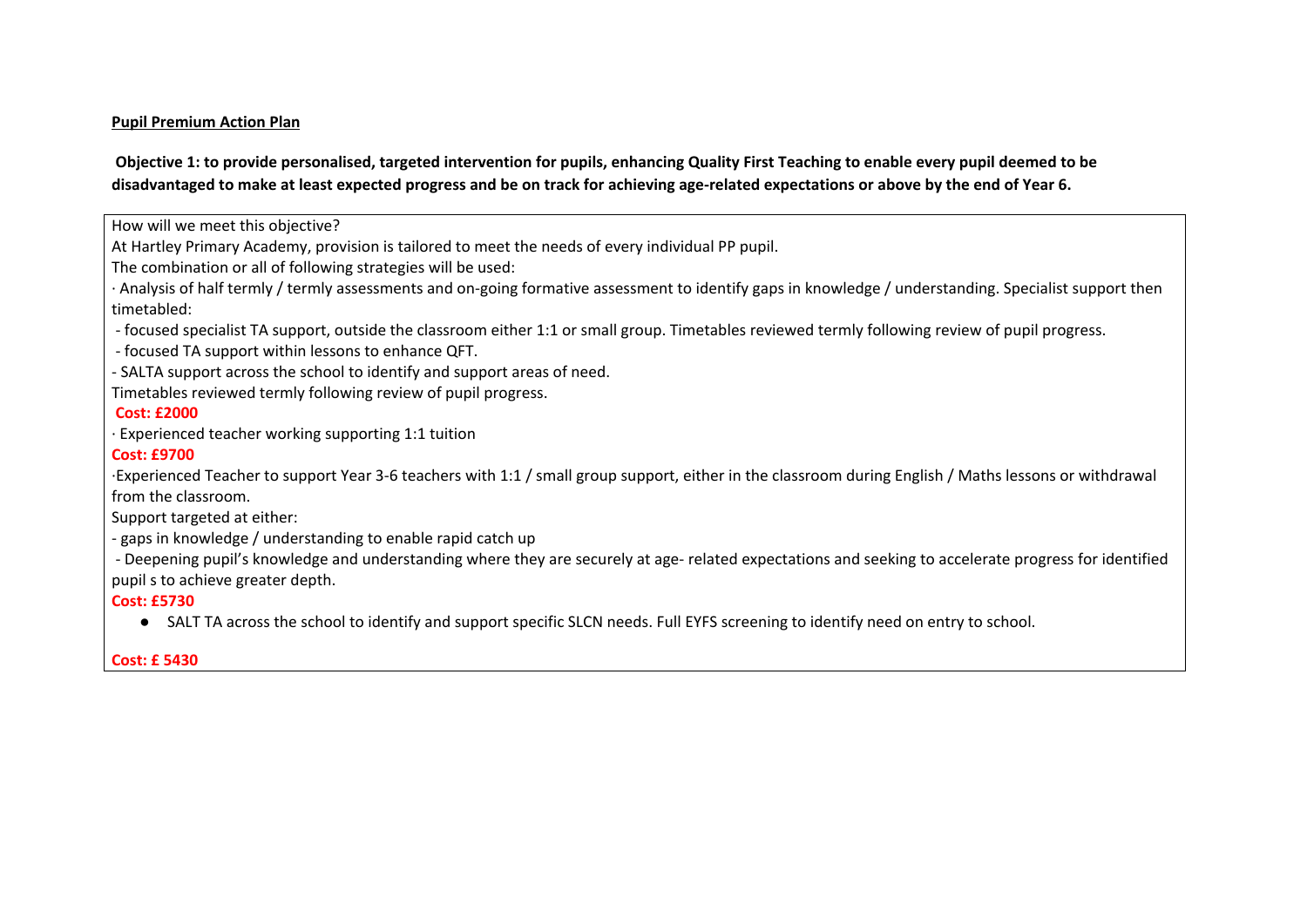| <b>Actions</b>           | <b>Personnel</b> | <b>Timescale</b>     | <b>Monitoring Strategies</b>    | <b>Success Criteria</b>                |
|--------------------------|------------------|----------------------|---------------------------------|----------------------------------------|
| 1a. Support provided     | Class teacher    | Daily / weekly       | Pupil's books                   | Pupils are making at least expected    |
| according to Pupil       | Support staff    |                      | <b>Lesson Observation</b>       | progress if working at ARE or above    |
| <b>Premium Provision</b> |                  |                      | Dialogue between teacher /      |                                        |
| mapping. Support         |                  |                      | support                         |                                        |
| sessions recorded on     |                  |                      |                                 |                                        |
| year group provision     |                  |                      |                                 | Pupils are making accelerated          |
| maps. Dialogue           |                  |                      |                                 | progress in targeted areas if working  |
| between class teacher    |                  |                      |                                 | below ARE                              |
| and support staff as to  |                  |                      |                                 |                                        |
| the on-going learning    |                  |                      |                                 | Targeted pupils are in-line to achieve |
| priorities for each      |                  |                      |                                 | greater depth or higher standard.      |
| individual pupil.        |                  |                      |                                 |                                        |
| 1b. Termly Pupil         | Principal        | Completed at the end | Pupils' books                   |                                        |
| Progress meetings        | <b>SLT</b>       | of each term (x6 per | Summative assessment            |                                        |
| - Discussions of         | Class teacher    | year)                | Data Analysis                   |                                        |
| progress with class      |                  |                      | Discussions with class teachers |                                        |
| teacher                  |                  |                      | Discussions with support staff  |                                        |
| - Scrutiny of books      |                  |                      |                                 |                                        |
| - Analysis of summative  |                  |                      |                                 |                                        |
| assessments results      |                  |                      |                                 |                                        |
| - Review of PP           |                  |                      |                                 |                                        |
| provision and            |                  |                      |                                 |                                        |
| development of           |                  |                      |                                 |                                        |
| provision for the        |                  |                      |                                 |                                        |
| following term           |                  |                      |                                 |                                        |
| 1c. Pupil Premium        | Principal        | Twice in year        | Pupils' books                   | Pupils are making at least expected    |
| Audit to review:         | PP Champion      | (January/July 2020)  | Summative assessment            | progress if working at ARE or above    |
| - Effectiveness of PP    |                  |                      | Data Analysis                   |                                        |
| strategies in meeting    |                  |                      | Discussions with class teachers | Pupils are making accelerated          |
| the needs of each        |                  |                      | Discussions with support staff  | progress in targeted areas if working  |
| individual pupil         |                  |                      |                                 | below ARE                              |
|                          |                  |                      |                                 |                                        |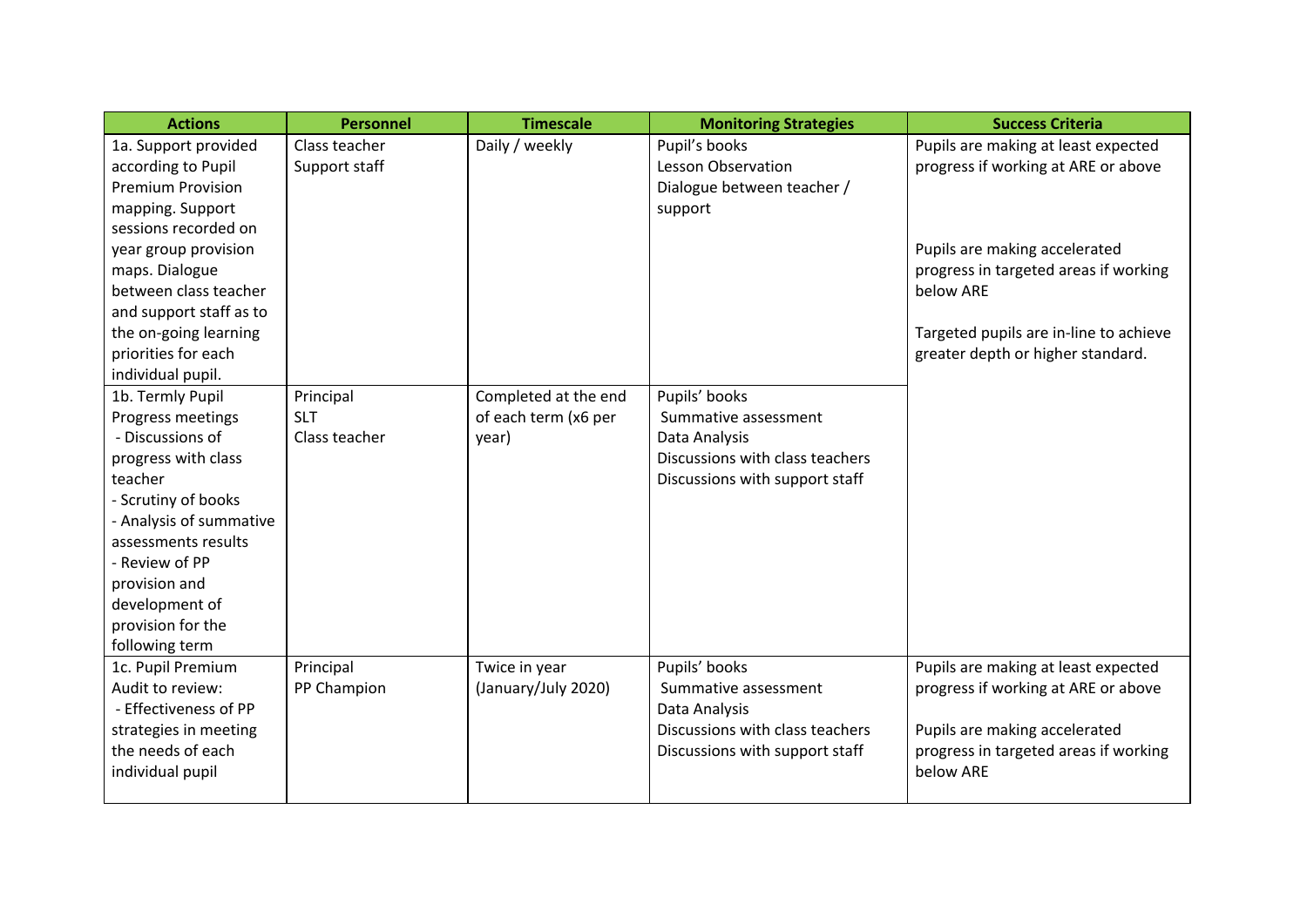| - Effectiveness of       |  | Pupil Premium provision is well lead, |
|--------------------------|--|---------------------------------------|
| provision, leadership    |  | resourced effectively and best        |
| and management,          |  | meeting the needs of learners         |
| assessment and           |  |                                       |
| recording, resourcing in |  |                                       |
| meeting pupils'          |  |                                       |
| learning priorities and  |  |                                       |
| in accelerating          |  |                                       |
| progress, where          |  |                                       |
| necessary                |  |                                       |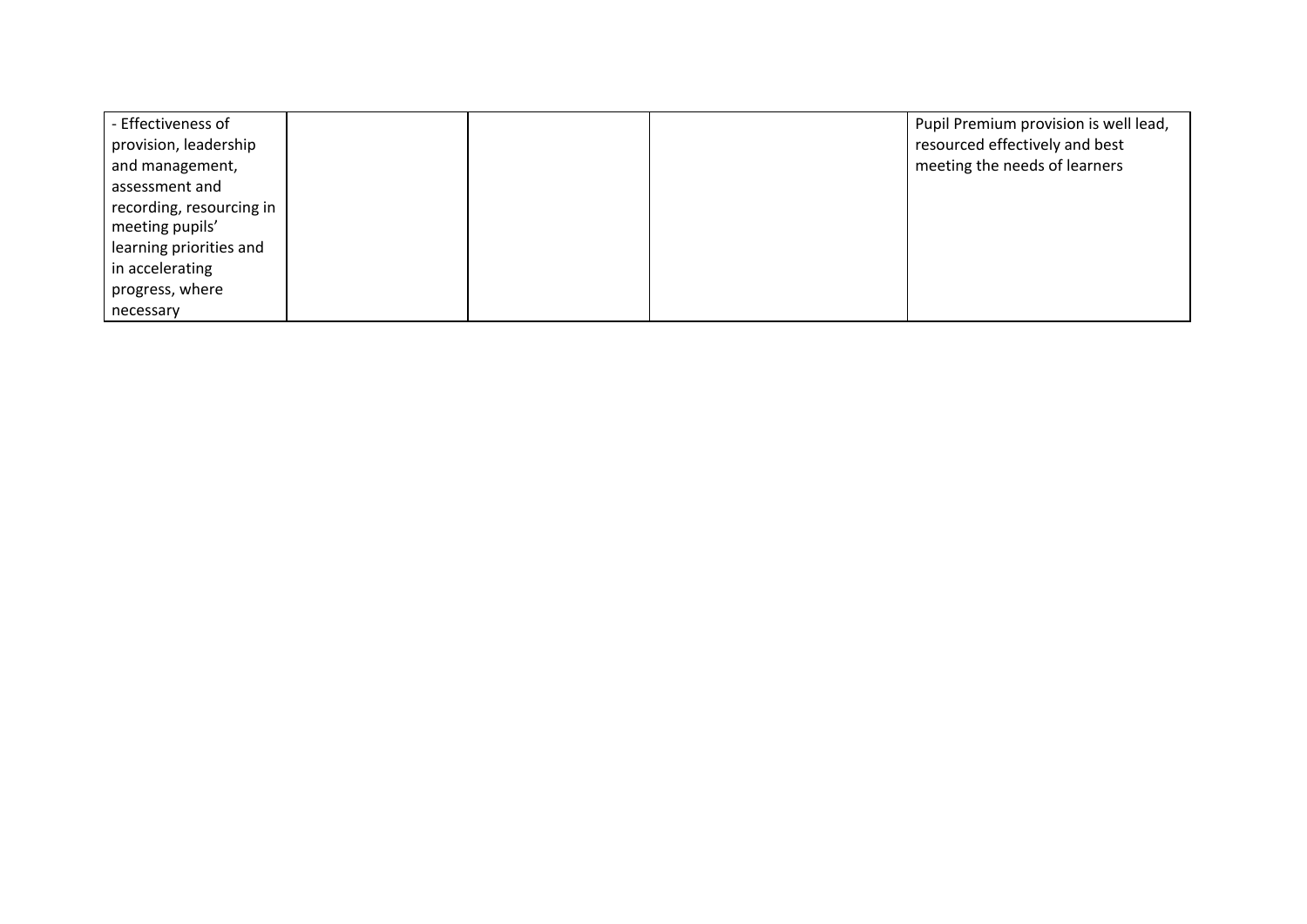Pupil Premium Action Plan Objective 2: to provide personalised, targeted pastoral support for individual PP pupils to enable them to be happy, secure **and fully engaged in school and supported (where appropriate) outside school.**

How will we meet this objective?

At Hartley Primary Academy, provision is tailored to meet the needs of every individual PP pupil.

The combination or all of following strategies will be used:

· Discussions between Principal, Class teacher, external agencies and parents in identifying the social and emotional needs of individual pupils and the most appropriate support.

This support may include any of the following: focused specialist TA pastoral support, outside the classroom either 1:1 or small group.

The focus for provision and the provision itself are determined according to individual pupil needs.

## **Cost: £12,300**

- Purchase of external counsellor worker time

## **Cost: £2470**

- Involvement of outside agencies

### **Cost: determined on an individual basis**

| <b>Actions</b>                     | <b>Personnel</b>         | <b>Timescale</b> | <b>Monitoring Strategies</b>         | <b>Success Criteria</b>          |
|------------------------------------|--------------------------|------------------|--------------------------------------|----------------------------------|
| 2a. Support determined and         | Principal                | Daily / weekly   | Support Plans and provision maps     | Provision is effectively meeting |
| provided according to Individual   | Class teacher            |                  | Dialogue between teacher / support / | individual pastoral needs.       |
| need                               | Support staff            |                  | external agencies / parents          |                                  |
| Every support session recorded     | <b>External Agencies</b> |                  |                                      |                                  |
| and evaluated on individual        |                          |                  |                                      |                                  |
| pastoral plans                     |                          |                  |                                      |                                  |
| Dialogue between class teacher,    |                          |                  |                                      |                                  |
| support staff, Principal as to the |                          |                  |                                      |                                  |
| ongoing priorities for each        |                          |                  |                                      |                                  |
| individual pupil.                  |                          |                  |                                      |                                  |
| 2b. Regular formal review of       | Principal                | Determined by    | Pupils' books                        |                                  |
| quality and impact of provision by | Class teacher            | relevant adults  | Summative assessment                 |                                  |
|                                    | Support staff            |                  | Error analysis                       |                                  |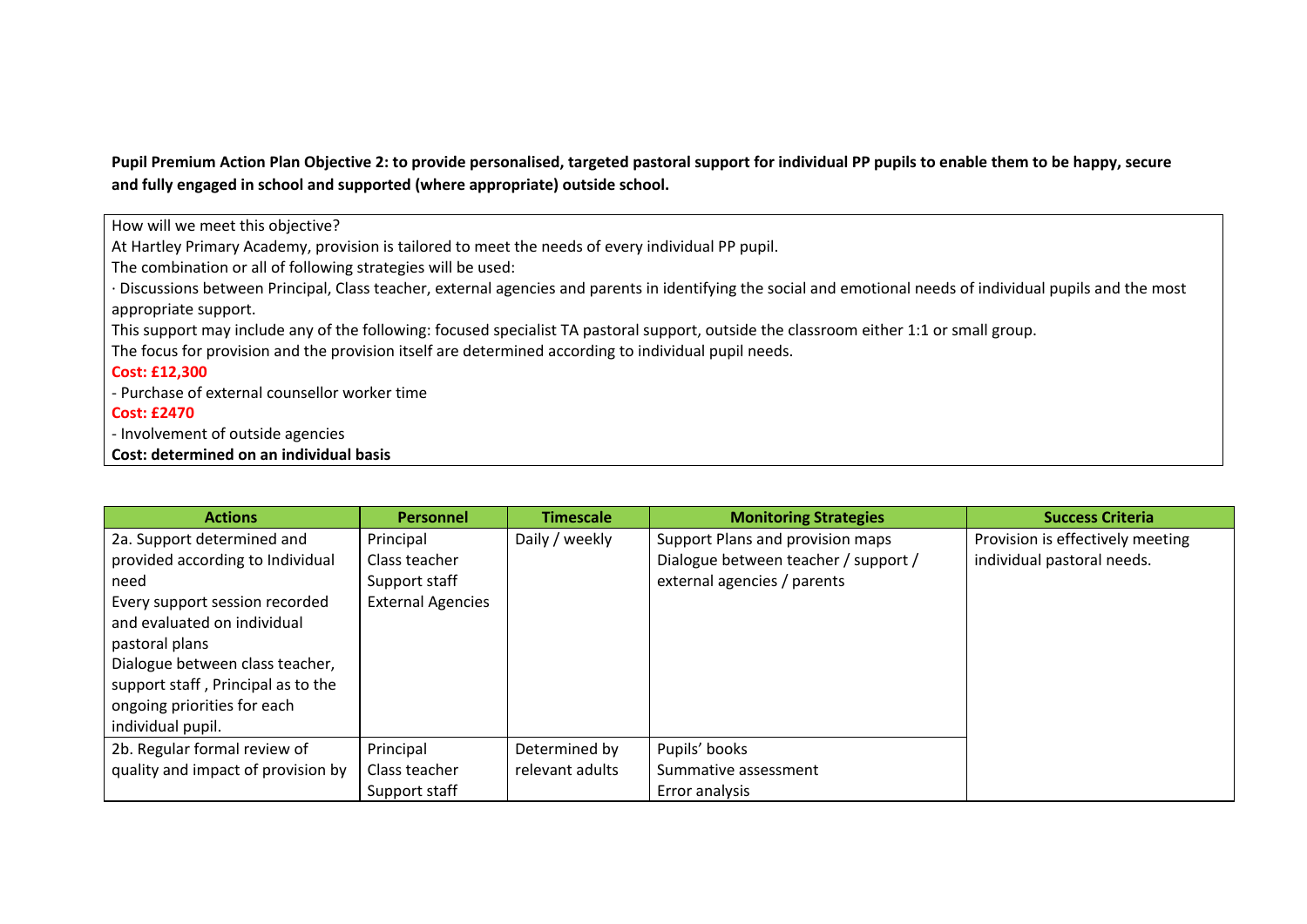| relevant staff, external agencies | <b>External Agencies</b> | Data Analysis                   |  |
|-----------------------------------|--------------------------|---------------------------------|--|
| and parents                       |                          | Discussions with class teachers |  |
| Review includes:                  |                          | Discussions with support staff  |  |
| - Feedback from individual        |                          |                                 |  |
| providing the support             |                          |                                 |  |
| - Feedback from the class teacher |                          |                                 |  |
| - Information on pupil's learning |                          |                                 |  |
| progress                          |                          |                                 |  |
| - Feedback from parents           |                          |                                 |  |
| - Verbal feedback from child (if  |                          |                                 |  |
| appropriate)                      |                          |                                 |  |
| Review informs future provision.  |                          |                                 |  |

Pupil Premium Action Plan Objective 3: ensure all PP pupils have the opportunity to access learning opportunities beyond the classroom (ie. school trips **and extra-curricular activities)**

| How will we meet this objective?                                                                                       |
|------------------------------------------------------------------------------------------------------------------------|
| We will fund, where appropriate and after discussion with parents and outside agencies, activities from the following: |
| · Extra-curricular Clubs                                                                                               |
| · Additional lessons e.g. music, drama                                                                                 |
| · School Trips                                                                                                         |
| · Residential trips                                                                                                    |
| <b>Cost: £3500</b>                                                                                                     |

| <b>Actions</b>                        | <b>Personnel</b> | <b>Timescale</b> | <b>Monitoring Strategies</b>       | <b>Success Criteria</b>                     |
|---------------------------------------|------------------|------------------|------------------------------------|---------------------------------------------|
| За.                                   | Principal        | When required    | Dialogue between PP Leader,        | Provision is effectively meeting individual |
| Dialogue between the principal,       |                  |                  | external agencies, outreach worker | needs.                                      |
| parents or carers, Outside Agencies   |                  |                  | and parents                        |                                             |
| and/or outreach worker to identify    |                  |                  |                                    |                                             |
| the priorities for PP funding to best |                  |                  |                                    |                                             |
| meet the needs of the individual      |                  |                  |                                    |                                             |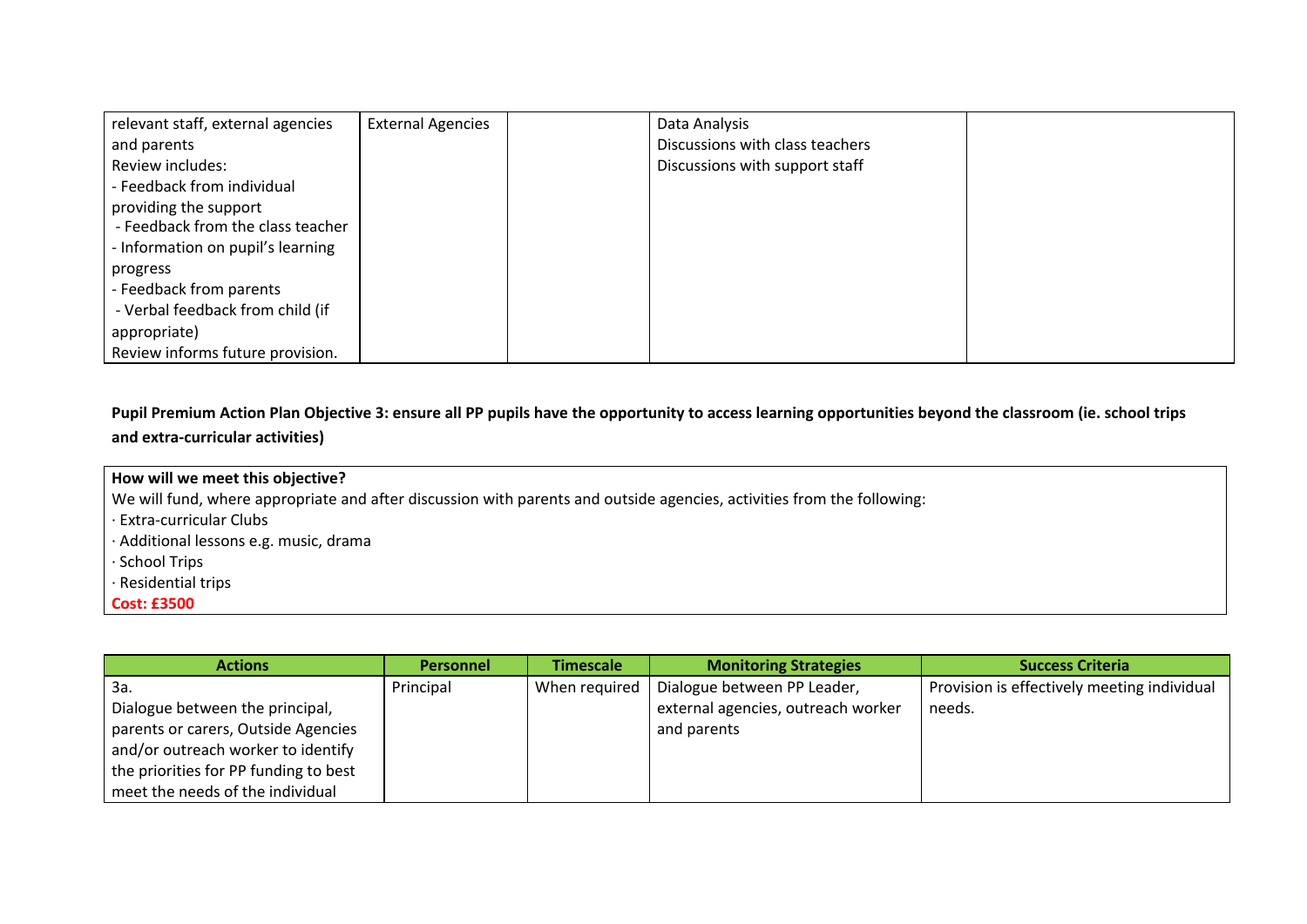| child. Contributions towards any of |  |  |
|-------------------------------------|--|--|
| the above determined on an          |  |  |
| individual child basis              |  |  |

# **Summary 2019-2020**

| <b>Objectives</b>                                                                                                                                                                                                                                                                                 | <b>Projected spend</b> | <b>Spend to school</b><br>closure | <b>Spend including school closure</b>                                                                                                                                                                                                                                                        | <b>REVIEW</b>                                                                                                                                                                                                                                                                                                                                                                                                                                         |
|---------------------------------------------------------------------------------------------------------------------------------------------------------------------------------------------------------------------------------------------------------------------------------------------------|------------------------|-----------------------------------|----------------------------------------------------------------------------------------------------------------------------------------------------------------------------------------------------------------------------------------------------------------------------------------------|-------------------------------------------------------------------------------------------------------------------------------------------------------------------------------------------------------------------------------------------------------------------------------------------------------------------------------------------------------------------------------------------------------------------------------------------------------|
| To provide personalised, targeted<br>intervention for pupils, enhancing<br><b>Quality First Teaching to enable every</b><br>pupil deemed to be disadvantaged to<br>make at least expected progress and<br>be on track for achieving age-related<br>expectations or above by the end of<br>Year 6. | £22,860                | £14,547                           | Class teachers and teaching<br>assistants maintained individual<br>support for disadvantaged pupils<br>via the Google Classroom.<br>Individual work packs were also<br>sent home for pupils struggling to<br>access the online learning.<br>SALTA continued to liaise with<br>professionals. | At the point of school closure all of<br>PP pupils were making expected<br>progress if they were working at<br>ARE or above.<br>At the point of school closure pupils<br>working at below ARE made<br>progress against their personalised<br>targets.                                                                                                                                                                                                 |
| To provide personalised, targeted<br>pastoral support for individual PP<br>pupils to enable them to be happy,<br>secure and fully engaged in school<br>and supported (where appropriate)<br>outside school.                                                                                       | £14,770                | £9399                             | During school closure support for<br>well-being became a focal point of<br>this plan and pupils requiring<br>support received personalised<br>intervention and group activities<br>via a well-being google classroom<br>specifically set up for this purpose.                                | Prior to school closure in March<br>2020 support was provided on an<br>individual basis through ELSA, Relax<br>Kids, Draw and Talk therapy and use<br>of the special time with our FLO.<br>After school closure the well being<br>of our most vulnerable pupils was<br>supported by 1:1 telephone calls<br>weekly, google meets with both<br>pupils and parents and a well being<br>google classroom, with activities for<br>children to engage with. |